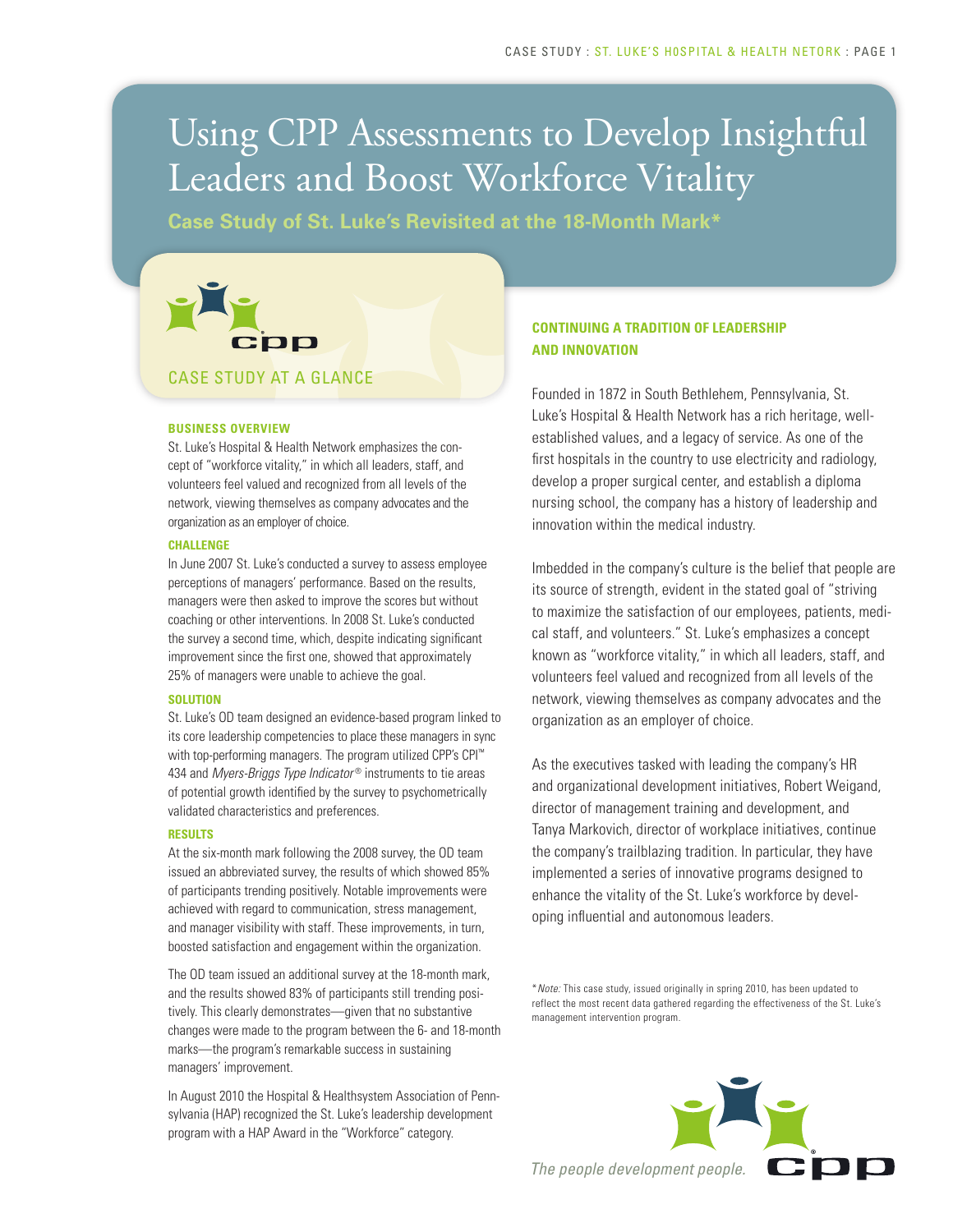### **ORGANIZATION-WIDE SURVEY PINPOINTS AREAS FOR IMPROVEMENT**

In June 2007 St. Luke's conducted its first formal network-wide employee opinion survey initiative. Managers throughout the organization were presented with survey scores reflective of their employees' perceptions of their performance as a supervisor; their opinions of the health of their workgroup; and their views of the organization as a whole.

Upon receiving the results, managers were asked to work toward attaining positive survey scores that fell into the "good to very good" range (65%–74%) when benchmarking against other large hospitals considered "best in class." Because this was the first survey of its kind for St. Luke's, senior leaders opted to allow managers to create development plans and work toward enhancing employee satisfaction on their own, without any type of individual or group intervention.

In 2008 St. Luke's conducted a second employee satisfaction survey, the results of which indicated a significant amount of improvement realized across the entire network. However, it was noted that approximately 25% of the management population was unable to achieve the improvement goal, with scores falling into "fair/mediocre," "yellow flag," and "red flag" areas according to the scoring criteria.

St. Luke's fosters a very supportive culture and a philosophy, driven by the CEO, in which the company works hard to give its people the skills they need to succeed. Those who are willing to become engaged are given the opportunity to grow, regardless of tenure.

"One of St. Luke's differentiators—and this is at the core of the concept of 'workforce vitality'—is that we strive to provide a work environment that brings out the best in all our people and allows strong leaders to develop," explained Weigand. "Our satisfied and energized employees, in turn, perform excellent work and provide superb service to our customers and patients."

Therefore, as survey outcomes prompted senior leaders to find out why this group was unable to achieve the stated goal, Weigand and Markovich were charged with designing an intervention that would address managers whose results fell into the lower tier of scoring criteria.

In combination with information provided by the surveys as well as a historical performance representation, these assessments laid the groundwork for meaningful, measurable change.

## **USING ASSESSMENTS TO BRIDGE GROWTH AREAS TO INDIVIDUAL DEVELOPMENT PLANS**

Operating under the philosophy that leaders are responsible for the growth and development of their team, Weigand and Markovich designed a program that would enable these managers to identify underlying challenges and create individual development plans to address them. Specifically, the program linked to core leadership competencies of St. Luke's:

- Business acumen
- Command skills
- Development of direct reports and others
- Interpersonal savvy
- Self-knowledge
- Management of vision and purpose
- Customer orientation
- Accountability and responsibility

The program's ultimate goal was to place these managers in sync with top-performing managers and enable them to begin adding maximum value to their work while deriving greater job satisfaction.

Weigand and Markovich started from scratch to create a program that had never been tried at St. Luke's. Utilizing CPP's CPI™ 434 and *Myers-Briggs Type Indicator* ® instruments as well as TalentSmart's *Emotional Intelligence Appraisal* ® and the *Watson-Glaser Critical Thinking Appraisal* ® assessments, they built a program that would tie areas of potential growth identified by the survey to psychometrically validated characteristics and preferences. In combination with information provided by the surveys as well as a historical performance representation (from a sampling of a significant number of managers in this group to identify negative trends), these assessments laid the groundwork for meaningful, measurable change.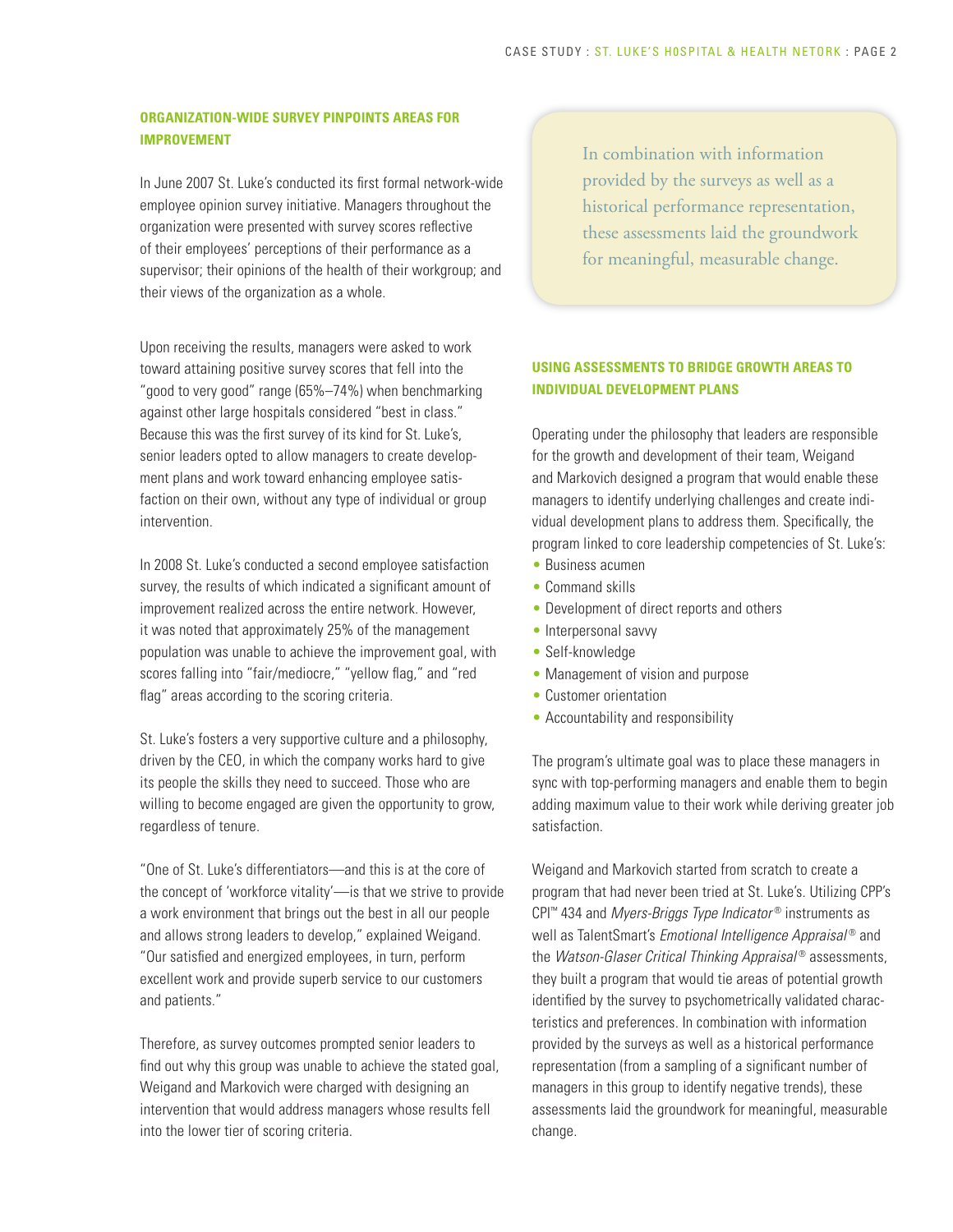Weigand and Markovich began the coaching process in April 2009. They stress that, from the outset, it was crucial to clearly communicate the intention to provide a positive leadership support/development process in order to allay fears and solidify in the mind of participants the expectations associated with the program.

An initial step involved giving all managers the aforementioned assessments and meeting with them individually to review the results. Based on the identified growth areas and the insight gained through the results of the assessments, they guided each manager through the process of creating an individual development plan—with input from each manager's supervisor—that provided a blueprint for progress. Meanwhile, Weigand and Markovich reported the "starting point" of each individual manager to the associate vice president.

In keeping with the company's commitment to helping its employees succeed, the program focused on long-term development, measuring participants' progress at the 6- and 18-month marks. "From the program's outset we planned to work with this group of managers consistently over an extended period of time," said Weigand. "Sometimes change needs to be hardwired into an individual, and we recognized that this doesn't happen immediately."

#### **SELF-AWARENESS: THE KEY TO PROGRESS**

Weigand and Markovich began meeting regularly with the managers in early July to focus on the areas targeted for improvement. Though the program was based on a fundamental structure, the coaching process itself was quite varied, tailored directly to the needs of individual managers. One of the primary goals of the assessment process was to increase managers' self-knowledge—a goal directly tied to the company's core competencies.

The CPI 434 and Myers-Briggs® assessments, according to Weigand and Markovich, play a crucial role in this program by bridging various areas of concern identified through the survey to identifiable preferences and characteristics. For example, a high score on the Dominance scale of the CPI 434 assessment could often be linked clearly to a manager's inability to obtain necessary feedback from his or her team. Linking this growth to a characteristic identified by a scientifically validated instrument enables the manager to discover ways to improve, in this case perhaps by altering behaviors that tend to stifle open discussion. "Without the benefit of the assessments,

we'd only have the survey data," said Weigand. "We'd be able to identify the areas for growth but not necessarily have a means to address them."

For some time now St. Luke's has relied heavily on the Myers-Briggs assessment for a number of training initiatives and also as a general source of information regarding the managerial staff. Consequently, at times during this program the Myers-Briggs assessment was used not just to identify the preferences of the managers involved in the program but also to enable them to better understand and identify with their staff.

"The majority of our managers have taken the Myers-Briggs assessment, and everyone's type is displayed on a chart that can be accessed through the company's intranet, which is available to all managers," said Markovich. "This has been tremendously useful in this program because it helps managers understand how they can work within the larger team."

#### **GAUGING PROGRESS AT THE HALFWAY POINT**

The initial surveys were intended to serve as a starting point on a path that would identify managers with room for growth and ultimately lead them to success. An important aspect of the year-long program, therefore, included obtaining feedback at the six-month mark. At that point Weigand and Markovich issued an abbreviated version of the original survey.

Those early results, it turns out, were very positive, with 85% of the participants trending positively and progressing toward their goals. "We were pretty amazed when we started pulling those numbers together," said Markovich. "With such notable progress occurring over a relatively short period of time, we were well on our way to a significantly improved leadership team."

Those results—in combination with a leadership selfassessment, a supervisor assessment, and an OD practitioner/ coach assessment—were used to gauge progress. "The importance of the feedback portion of this program cannot be overstated," Markovich continued. "This information has provided critical reinforcement that shows participants that their efforts are truly paying off, and a means to recognize when plans need to be adjusted."

Additionally, as Weigand and Markovich pointed out, the data can be used to quantify the impact on the business based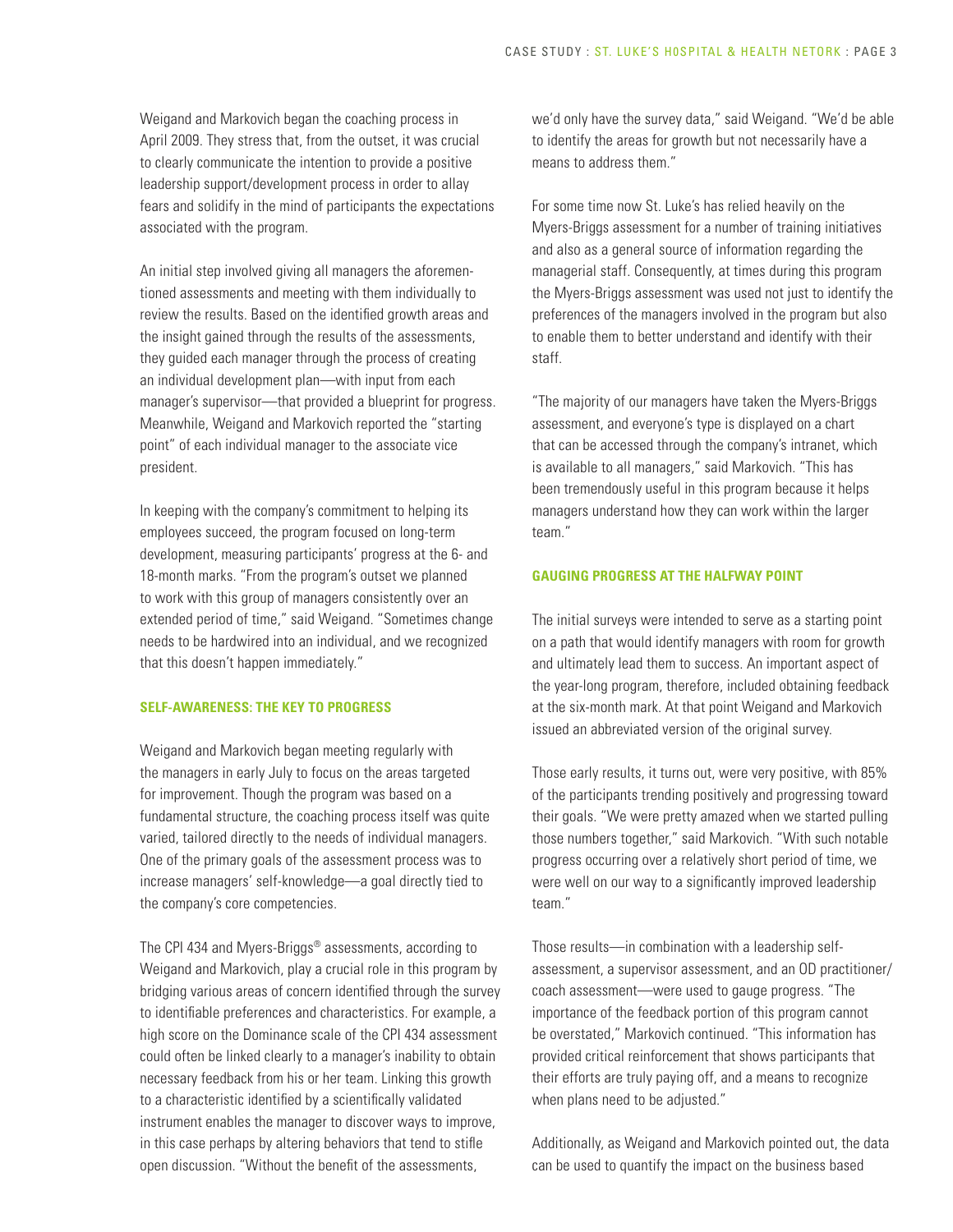on turnover and replacement costs, as well as the impact of managers' behavioral changes on their employees' perceptions and level of job satisfaction.

#### **OPENING THE LINES OF COMMUNICATION**

While Weigand and Markovich have noted improvement in varied spheres, a few common themes persist, such as communication. Markovich cites one instance in which a manager had been communicating with her team exclusively through e-mail. Plus, she often failed to communicate the reasoning behind her decisions and exhibited poor timing in her communication attempts—behaviors that are often demonstrated by individuals with a preference for Introversion, as indicated by the Myers-Briggs assessment, and a low Social Presence score, as indicated by the CPI 434 assessment.

Not surprisingly, this was a sore point for her staff, as indicated by the initial survey. Her personalized program, however, has given her the opportunity to identify these challenges and learn to communicate in a variety of ways to express her thoughts in a manner that elicits positive responses from people of varying personality types. She has also recognized the importance of adequately explaining decisions to her staff, as well as giving them ample time to digest information.

Weigand and Markovich also note that a commonly occurring challenge involves the inability of managers to hold people in their department accountable, commonly reflected by a low CPI 434 Responsibility score. "When managers tend to avoid conflict, fairness and accountability issues typically begin to appear," said Weigand. "As these challenges have been identified and addressed, we've seen significant improvements in the ability of managers to fairly hold their staff accountable for their work responsibilities."

They have also noticed significant improvement in the ability of these managers to "manage up." Challenges in this area were particularly reflected in managers with low CPI 434 Responsibility and Tolerance scores and high Good Impression scores. "In situations where they didn't agree with policies and decisions but didn't want to voice their opinions, some managers tended to shift blame up the chain of command, never communicating their opinions to their supervisor," said Markovich.

In many of these cases, the organizational development team has been able to help managers understand the

importance of expressing their opinions to the appropriate parties, overcome fears and other hurdles, and develop productive ways to voice disagreements.

#### **VISIBILITY**

The program has also helped identify and address challenges with managers' visibility with the staff, a common theme involving managers expressing a Myers-Briggs preference for Introversion as well as those with a low CPI 434 Social Presence score. In many cases, these individuals were under the perception that they maintained strong visibility with their staff, while, in fact, the staff felt very little and sometimes no connection with them.

Working with these managers, the team has helped them identify specific steps they can take to create a stronger, more positive presence with their staff. For example, some managers increased their rounds on all work shifts, while others started having morning huddles and regular staff meetings. One manager even began posting her schedule on the outside of her door, increasing her availability to the staff for open communication.

Consequently, as these managers have improved their own visibility, Weigand and Markovich have noticed a significant improvement in senior leadership visibility. As the role of these managers has been strengthened, so has the ability of their staff to relate to the company's senior management.

#### **GETTING A "GRIP" ON STRESS**

One of the more important improvements stemming from use of the Myers-Briggs assessment has involved the ability of managers to manage stress by identifying "grip" responses. Developed by Dr. Naomi Quenk and detailed in her book In the Grip, "grip theory" describes the Jekyll-and-Hyde phenomenon that can occur during times of heavy stress, in which people shift from their normal, "dominant" personality function to a latent, "inferior" personality function. However, because they are not as experienced at operating within their inferior personality function, they usually express it in a very immature way, resulting in aberrant behavior. Knowledge of Myers-Briggs personality type, however, can enable individuals to understand, predict, and manage these reactions.

"The Myers-Briggs assessment helped us identify and predict how individuals will react to stress," said Markovich. "By tying the assessment results to the survey data, we were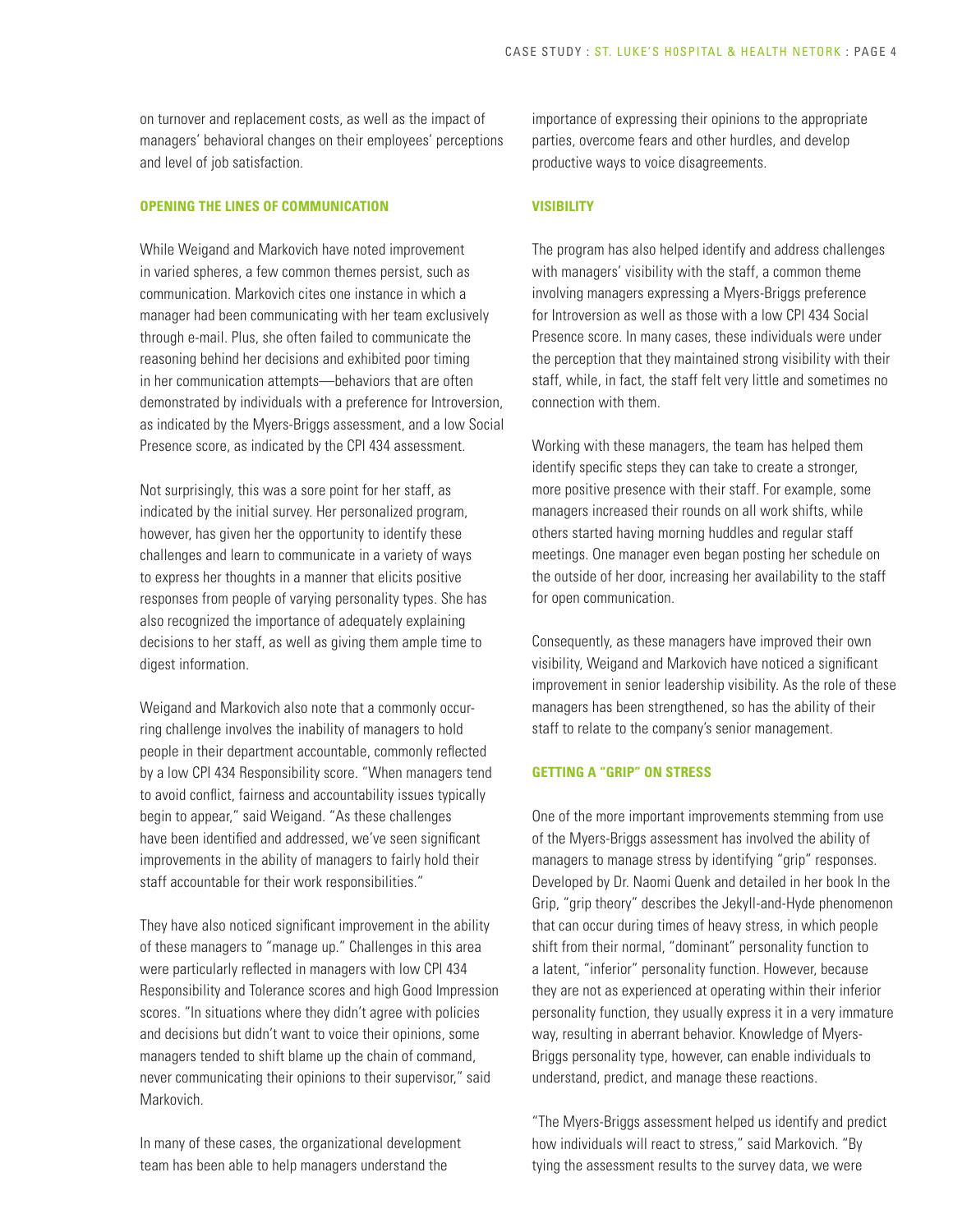able to arm them with foreknowledge and self-awareness that enabled them to better handle many of the stressinduced situations that had negatively affected their ability to manage."

#### **EVIDENCE-BASED LEADERSHIP DEVELOPMENT**

Weigand stresses that the entire program—from the collection of presurvey data through the counseling/training and postsurvey steps—was designed as a 360-degree process of identifying challenges and addressing them in a manner that would create a much stronger organization.

"The program is based on Kirkpatrick's 'Four Levels of Evaluation,' in which each level of evaluation serves as a basis for the subsequent level," he said. "We're entering the 'results' level of evaluation. Ironically, while this is the phase at which you begin to quantify the effects of your labors, very few organizations actually follow their programs through to this level."

"Our work can be termed 'evidence-based' leadership development because we're generating real-time data about effects of our coaching process," Weigand continued. The mid-term data that were generated six months into the program were crucial, as they indicated both the "degree to which we've accomplished our goals and the adjustments that need to be made along the way."

Both Weigand and Markovich had earlier pointed to the May 2010 survey as being decisive in informing them about the long-term effectiveness of the intervention program. When the results were in, they showed virtually no drop-off among participants since the six-month survey, further validating the effectiveness of the program—given that no significant changes were made to the program between the 6- and 18-month surveys.

This kind of sustained improvement demonstrates "the importance not only of giving participants the time it takes to implement their learning but also of working consistently with them during that time," said Weigand. "Too often programs are abandoned before they yield fruit and a tremendous amount of money is wasted."

He stresses that the fact the program is still showing strong returns after 18 months is informative for any organization planning a similar initiative. "Often success requires that

One of the more important improvements stemming from use of the Myers-Briggs assessment involved the ability of managers to manage stress by identifying "grip" responses.

participants reorient deeply engrained thinking and alter behaviors that have become habitual over decades. These things don't change overnight, or after one coaching session."

As St. Luke's continues to develop the vitality of its workforce, it is considering instituting a regular 18-month review of the progress of managers on the improvement track that will emphasize individual achievements, in addition to survey scores.

#### **CONCLUSION**

As a company that has traditionally led the market within the U.S. healthcare industry, St. Luke's continues on the path of perpetual improvement by refining its most important asset—its workforce. Utilizing several assessments, including CPP's Myers-Briggs and CPI 434 instruments, Weigand and Markovich are fully immersed in a program that is well on its way to transforming the St. Luke's leadership staff into one that is satisfied, engaged, and using the best of its talents to move the company forward. In turn, this has improved the overall level of workforce satisfaction and engagement within the organization.

That transformation, according to Weigand and Markovich, would not be possible without the use of the assessments, which have provided a means to effectively bridge the growth areas identified by the initial survey to psychometrically validated preferences and characteristics. These preferences and characteristics, as identified by the Myers-Briggs, CPI 434, Watson-Glaser, and *Emotional Intelligence Appraisal* assessments, are used to create individualized and measurable development plans that enable managers to address areas of potential growth, hone strengths, and follow a path toward doing their very best work.

In August 2010, the Hospital & Healthsystem Association of Pennsylvania (HAP) recognized the leadership development